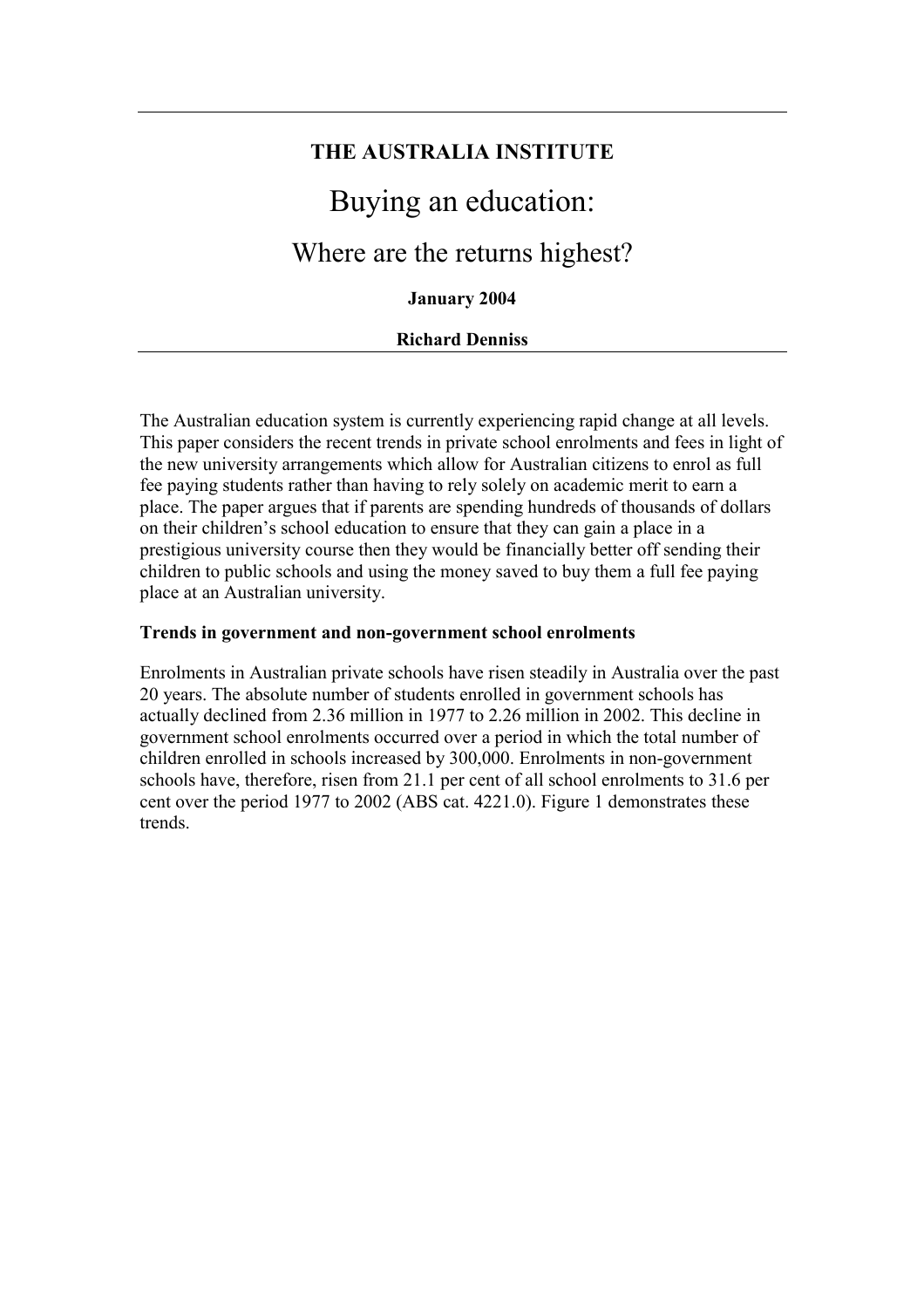

**Figure 1 Enrolment in government and non-government schools 1977-2002** 

Source: ABS Cat. 4221.0, Table 6.

## **Trends in private school fees**

The rise in private school enrolments does not appear to be the result of reductions in the relative cost of private schooling compared to public schooling. While there is little time-series data available on private school fees, a range of evidence suggests that private school fees have been rising at a rate which is significantly higher than the rate of inflation (see below). The cost of private school fees, relative to both public schools and the prices of other goods and services, has therefore been increasing. Reasons for such a strong increase in demand in an environment of rising prices may include:

- the perception that private schools deliver better academic results;
- the perception that public schools can not provide 'discipline'; and
- the perception that the friends made at private schools will be more 'beneficial' in later life.

Table 1 shows the tuition fees for a selection of the more prestigious private schools in NSW and Victoria.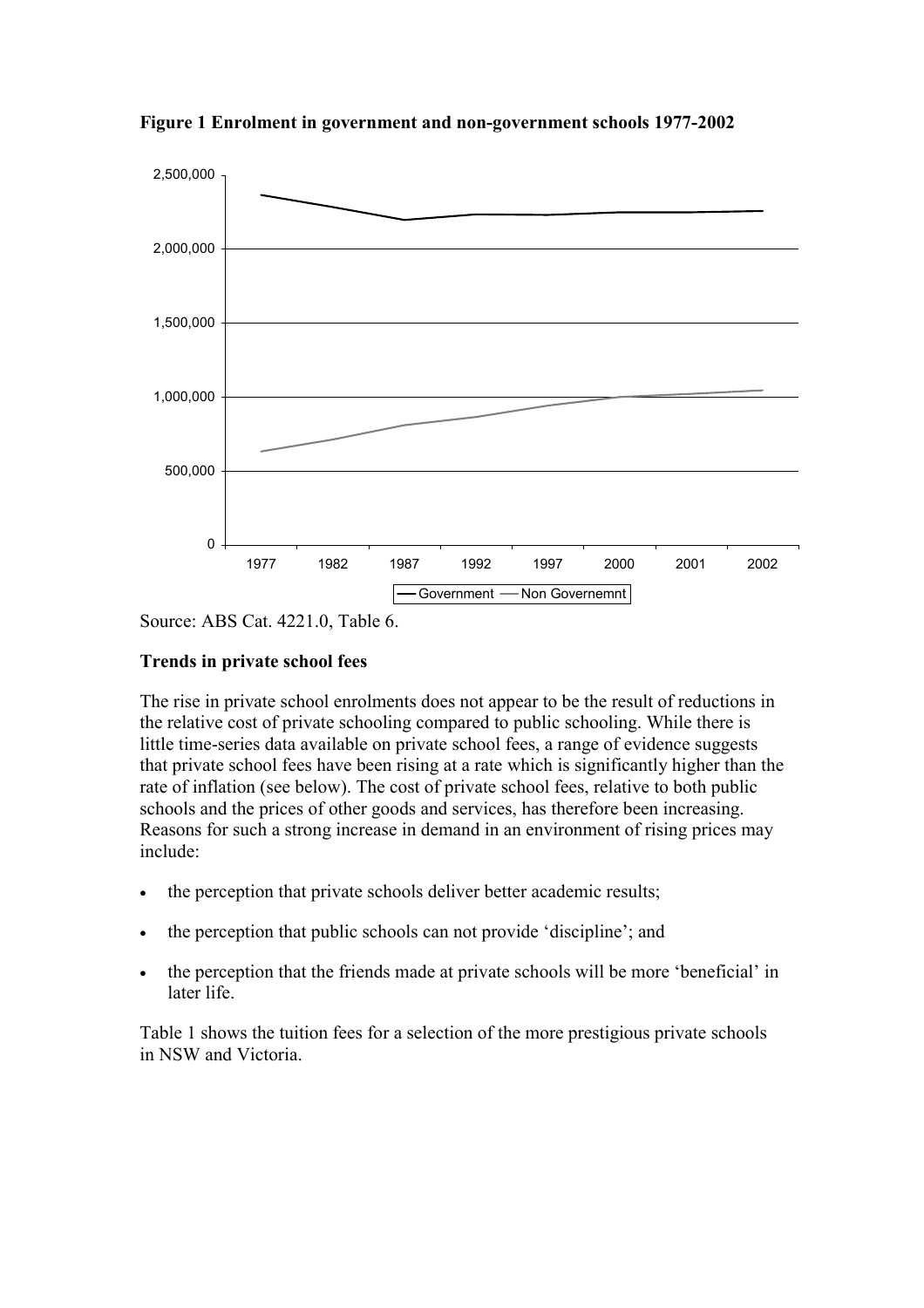| School                  | Annual Fee | State and year  |
|-------------------------|------------|-----------------|
| Scotch College          | \$16,065   | (Victoria 2004) |
| Caulfield Grammar       | \$14,490   | (Victoria 2004) |
| Haileybury College      | \$16,002   | (Victoria 2004) |
| Melbourne Girls Grammar | \$14,508   | (Victoria 2004) |
| Ascham                  | \$16,000   | (NSW 2003)      |
| The Scots College       | \$16,768   | (NSW 2003)      |
| <b>Sydney Grammar</b>   | \$17,000   | (NSW 2004)      |
| <b>Trinity Grammar</b>  | \$13,240   | (NSW 2004)      |
| <b>PLC</b>              | \$16,000   | (NSW 2004)      |

**Table 1 Year 12 tuition fees at various private schools** 

Source: Various schools; Tomazin (2003), and Brainworks International (2003)

Over recent years there has been a rapid rise in private school fees. Private primary school fees rose by 6.9 per cent in the year ending 30 September 2002 (Fenech 2003). Increases for 2004 Year 12 tuition fees have shown increases of 7.4 per cent on average for private schools (Tomazin 2003), with some schools increasing their fees by up to 16.5 per cent on the previous year (Moore and Crossen 2003). In addition to these escalating costs parents who send their children to private schools also face additional outlays for expensive uniforms, textbooks and field trips.

# **Recent changes in Australian higher education**

Recent changes to higher education in Australia allow for Australian citizens who do not achieve sufficiently high marks in their schooling to gain entrance to university courses as 'full fee paying students'. Universities are able to set fees for such full fee paying places which can account for up to 30 per cent of all enrolments. However, for the time being at least, students must still have achieved marks within five points of the cut-off mark for that degree. The decision to allow Australian citizens to purchase their way into degrees ahead of students with better academic results was welcomed by university vice-chancellors (AVCC 2003).

Despite the issues of academic standards raised by the decision to allow full fee paying students into university ahead of their better performing peers, the new funding system does create an opportunity for parents seeking to ensure their children gain entrance to their degree of choice. That is, parents who in the past have spent tens, or even hundreds, of thousands of dollars on their children's private school education in order to ensure they gain entrance into their university course of choice can now, consider the possibility of diverting the money that would have been used for private schooling into paying full fees for a degree.

# **Current fees for full fee paying places at Australian universities**

While the changes to allow full fee paying degrees for Australian citizens have only been announced recently, some information on the likely cost of such degrees is already available. Table 2 provides the cost of enrolment in 2004 for a range of different degree courses across a number of Australian universities. While expensive for average income earners, such fees are relatively low when compared to some private school fees.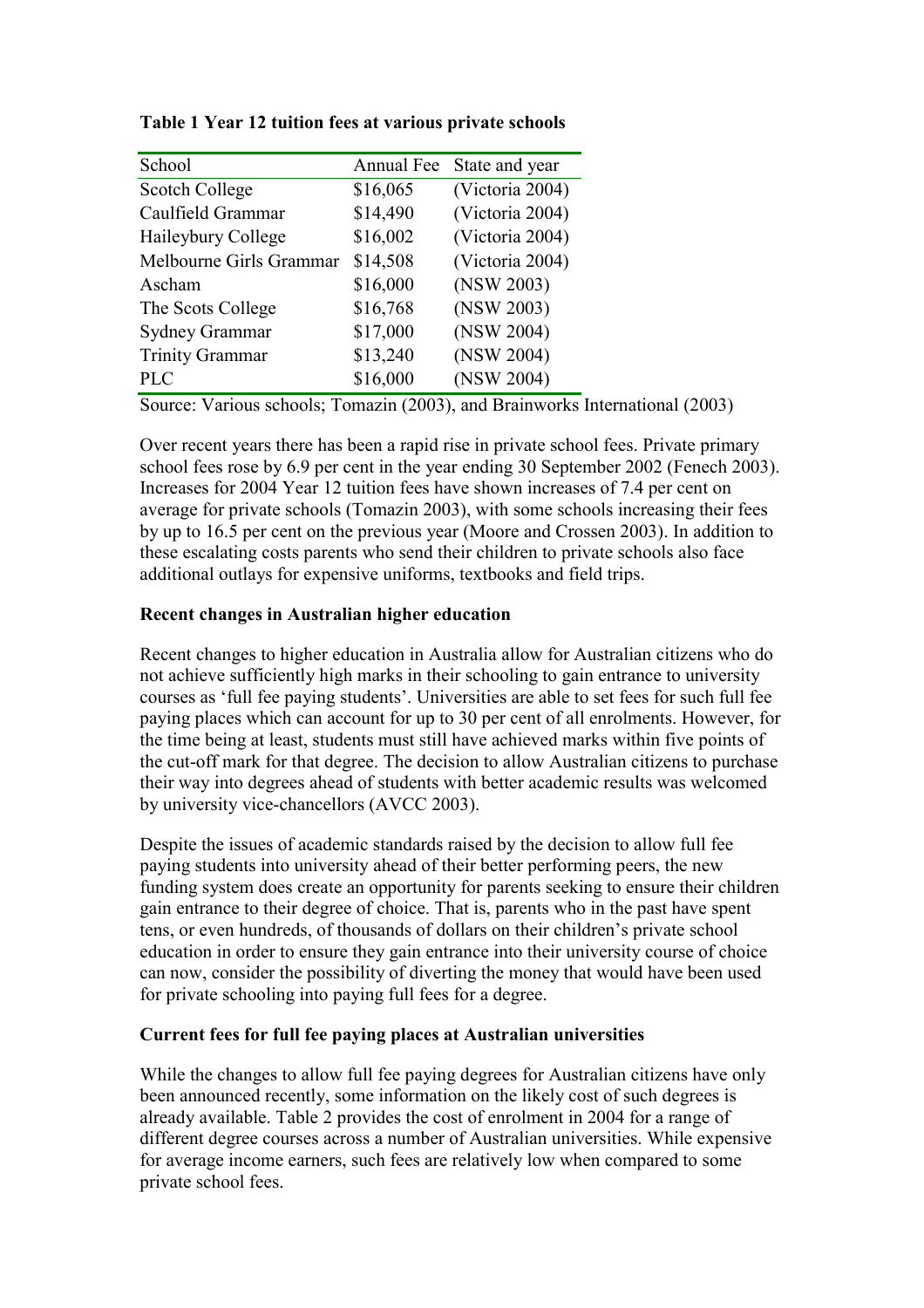|              | University of<br>Sydney       | Melbourne<br>University       | University of<br>Queensland               |
|--------------|-------------------------------|-------------------------------|-------------------------------------------|
|              | (2003 Australian<br>students) | (2004 Australian<br>students) | (2004 Australian<br>students)             |
| Law(BA/BLlb) | \$17520(pa)                   | $$21\,000\,(pa)$              | \$57 000 (total) 5 years                  |
|              | 5 years                       | 5 years                       |                                           |
|              | fixed fee rate                |                               |                                           |
| Science      | \$17520(pa)                   | $$19\,000\,(pa)$              |                                           |
| (Bsc)        | 3 years                       | 3 years                       |                                           |
|              |                               |                               |                                           |
| Commerce     | $$12\,300\,(pa)$              | $$17,500$ (pa)                |                                           |
| (Bcom)       | 3 years                       | 3 years                       |                                           |
|              |                               |                               |                                           |
| Pharmacy     | $$17\,325$ (pa)               |                               | \$88 000 (total) 4 years                  |
| (BPharm)     | fixed fee rate                |                               |                                           |
|              | 4 years                       |                               |                                           |
| Commerce/Law |                               | $$21\ 000\ (pa)$              | \$61 600 (total) 5 $\frac{1}{2}$<br>years |
|              |                               | 5 years                       |                                           |
| Science/Law  |                               | \$21 000 (pa)                 | \$69 000 (total)                          |
|              |                               | 5 years                       | 6 years                                   |

#### **Table 2 Cost of full fee paying courses at Australian universities**

Source: Various universities

# **The total cost of private school education**

Using Sydney Grammar as an example, to send a child to an exclusive private school for six years of high school a parent would need to spend \$102,000 per child. If the child had been sent to private school throughout primary school as well, then the total cost rises to over \$193,000 per child. While Sydney Grammar is one of Australia's most expensive private schools, the costs of sending a child to a more moderately priced school such as Victoria's Loreto Mandeville Hall still comes to \$118,000 for a fully private schooling. Table 3 provides data on the cost per year, and total cost, of sending a child to two private schools, Sydney Grammar School and Loreto Mandeville Hall in Victoria.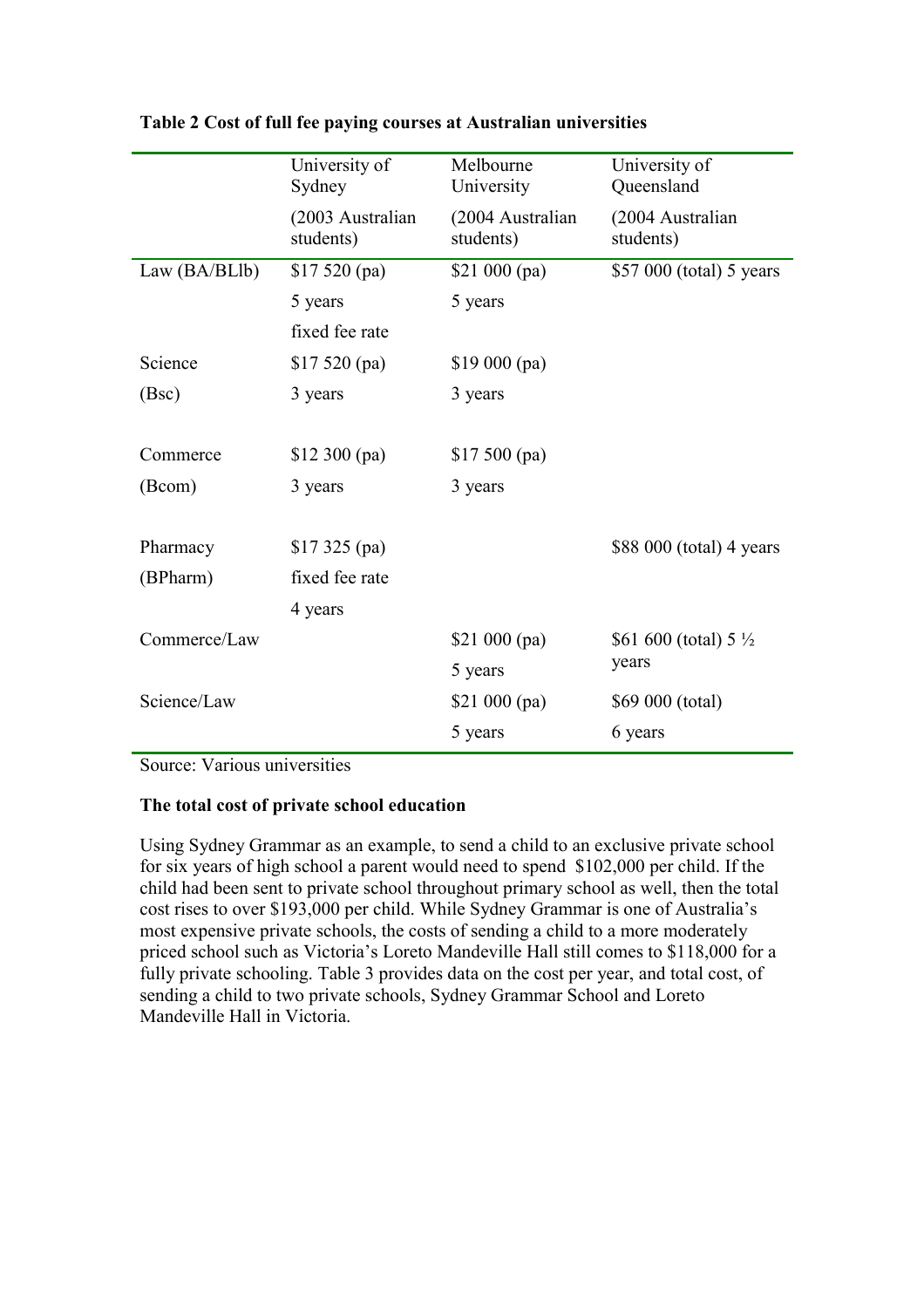|                  | Sydney Grammar | Loreto Mandeville |
|------------------|----------------|-------------------|
|                  | School         | Hall              |
|                  | $(\$\)$        | $(\$\)$           |
| kindergarten     | 10,632         | 7,410             |
| year 1           | 12,771         | 7,710             |
| year 2           | 12,771         | 7,710             |
| year 3           | 13,431         | 7,980             |
| year 4           | 13,431         | 7,980             |
| year 5           | 14,172         | 8,460             |
| year 6           | 14,172         | 8,460             |
| year 7           | 17,000         | 9,600             |
| year 8           | 17,000         | 10,110            |
| year 9           | 17,000         | 10,500            |
| year 10          | 17,000         | 10,500            |
| year 11          | 17,000         | 11,010            |
| year 12          | 17,000         | 11,010            |
| total years 1-12 | 193,380        | 118,440           |
| total years 7-12 | 102,000        | 62,730            |

**Table 3 Cost of private school education by year of enrolment** 

Source: Sydney Grammar School (2003), Loreto Mandeville Hall (2003)

Given the length of time over which school fees can be paid (up to 13 years for a student who completes all of their schooling at a private school) it is important to take into account the 'opportunity cost' of the money invested in school fees. That is, if the money spent on private school fees had been invested in a managed fund the amount of money available for parents to spend on a full fee paying place at university would be significantly greater than the sum of the annual private school fees paid.

For example, if parents were able to earn an average real rate of return of five per cent then the total cost of sending a child to Sydney Grammar for 13 years rises to over \$269,000. Table 4 provides more data on the cost of private schooling assuming an interest rate of five per cent.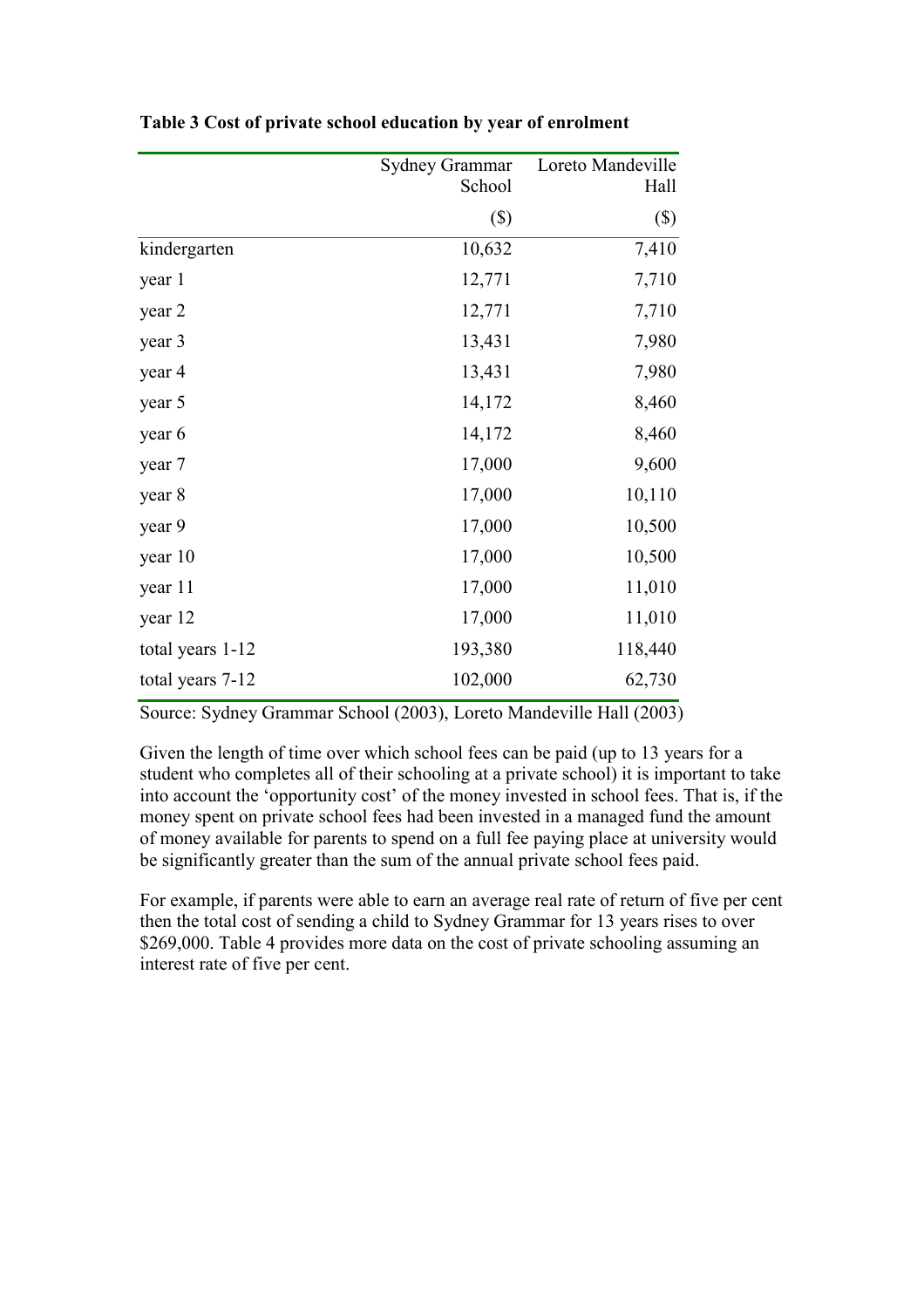|                  | Sydney Grammar<br>School | Loreto Mandeville<br>Hall |
|------------------|--------------------------|---------------------------|
|                  | (S)                      | $(\$\)$                   |
| Total years K-12 | 269,833                  | 165,171                   |
| Total years 7-12 | 121,414                  | 74,385                    |

**Table 4 Total cost of private school education including forgone interest on school fees paid** 

Source: Author's estimates, assumes a rate of interst of 5 per cent.

#### **Differences in performance between schools**

An important reason for sending children to private school is the expectation that it will result in a 'better' education, resulting in higher performance in final exams and, in turn, increased options for university entry.

It is important to note, however, that in the 2003 NSW Higher School Certificate (HSC), 74 of the top 130 students were educated in government schools compared to 44 from non-government schools and 12 students who were privately tutored. While the majority of the top performing government school students come from selective high schools such an outcome provides significant evidence for the hypothesis that relative school performance is determined primarily by the sample of students attending the school rather than by quality of teaching in schools.

That is, selective government high schools perform well primarily because they only select students who are highly likely to excel academically. Similarly, expensive nongovernment schools are highly selective across a broader range of criteria, including the ability to pay high fees and the willingness of the student to conform to a more rigid code of behaviour. 'Difficult' students, or students with physical or mental disabilities, who would divert attention away from the majority of students, can also be excluded from the school, freeing up both financial and teacher resources for the selected few.

Recent research has highlighted the effect that socio-economic status (SES) has on students' achievement. A report written by the Australian Council for Educational Research (ACER 2003) has found that SES influences children's achievement in two ways. The first is that students from schools with higher SES perform better on numeracy and literacy tests. The second finding is that students from families with higher SES also achieve higher tests scores (Rothman and McMillan 2003). These findings are of interest as SES was shown to affect students' achievement regardless of the type of school they attend. In essence it is not the school that directly affects students' performance but rather the location of the school in a high SES area and the individual SES of the child's parents.

# **Optimal strategy for parents**

If the purpose of spending tens of thousands of dollars on private school education is to increase that children's chances of gaining entry to the university degree of their choice, then the Commonwealth Government has recently provided parents, by means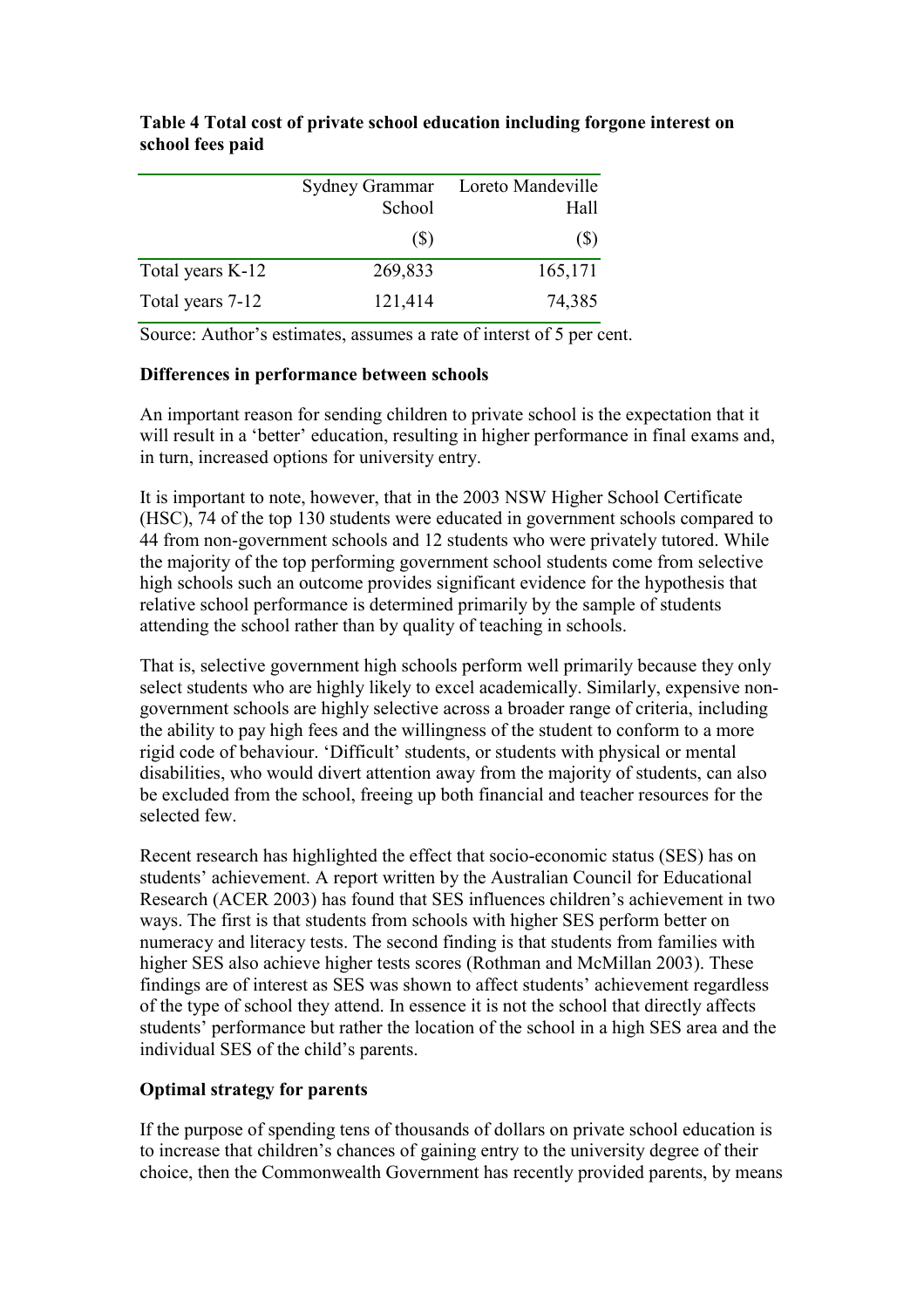of full fee paying places at university, with a cheaper, and more direct, mechanism to achieve such an outcome. That is, if parents wish to improve their children's chances of gaining admission to the degree of their choice they are now provided with an alternative and, in turn, a new choice to make: would my money be better spent on a private school education or invested to purchase a full fee paying place at university after school?

The data presented above suggests that the best strategy for parents seeking to enhance their children's post-school education choices is to invest amounts similar to those required to send children to expensive private schools and use the accumulated savings to purchase a full feeing paying university place.

Taking the most expensive school as an example, if a parent were to avoid annual fees of up to \$17,000 per year they could, over the course of a child's school life, save over \$269,000. Table 5 shows that this amount would easily cover the cost of a full fee paying degree, leaving, in the extreme case, a residual of more than \$230,000 which could either be gifted to the child, perhaps for a deposit on a house, or retained by the parents. At the other end of the spectrum, a student spending only 6 years at a moderately priced high school still costs more than twice the amount charged for a full fee paying commerce degree at the University of Sydney.

| School                                            | Cost<br>(including)<br>forgone<br>interest) | Cost of a commerce<br>degree at the<br>University of Sydney | Saving to parent of<br>buying a degree rather<br>than private school<br>education |
|---------------------------------------------------|---------------------------------------------|-------------------------------------------------------------|-----------------------------------------------------------------------------------|
| Sydney Grammar<br>(kindergarten to Year)<br>12)   | \$269,833                                   | \$36,900                                                    | \$232,933                                                                         |
| Sydney Grammar<br>(years $7-12$ )                 | \$121,414                                   | \$36,900                                                    | \$84,514                                                                          |
| Loreto Mandeville<br>Hall (kindergarten to<br>12) | \$165,172                                   | \$36,900                                                    | \$128,271                                                                         |
| Loreto Mandeville<br>Hall (years $7$ to 12)       | \$74,385                                    | \$36,900                                                    | \$37,485                                                                          |

## **Table 5 Comparison of the cost of private school education with the cost of a full fee paying degree**

Source: Sydney Grammar, Loreto Mandeville Hall, author's estimates

#### **Conclusions**

Recent reforms to higher education have further reduced the equity of access to Australian universities. Historically, some parents have attempted to improve the performance of their children by spending heavily on a private school education. While there are doubts about the benefits of such expenditure there is no doubt that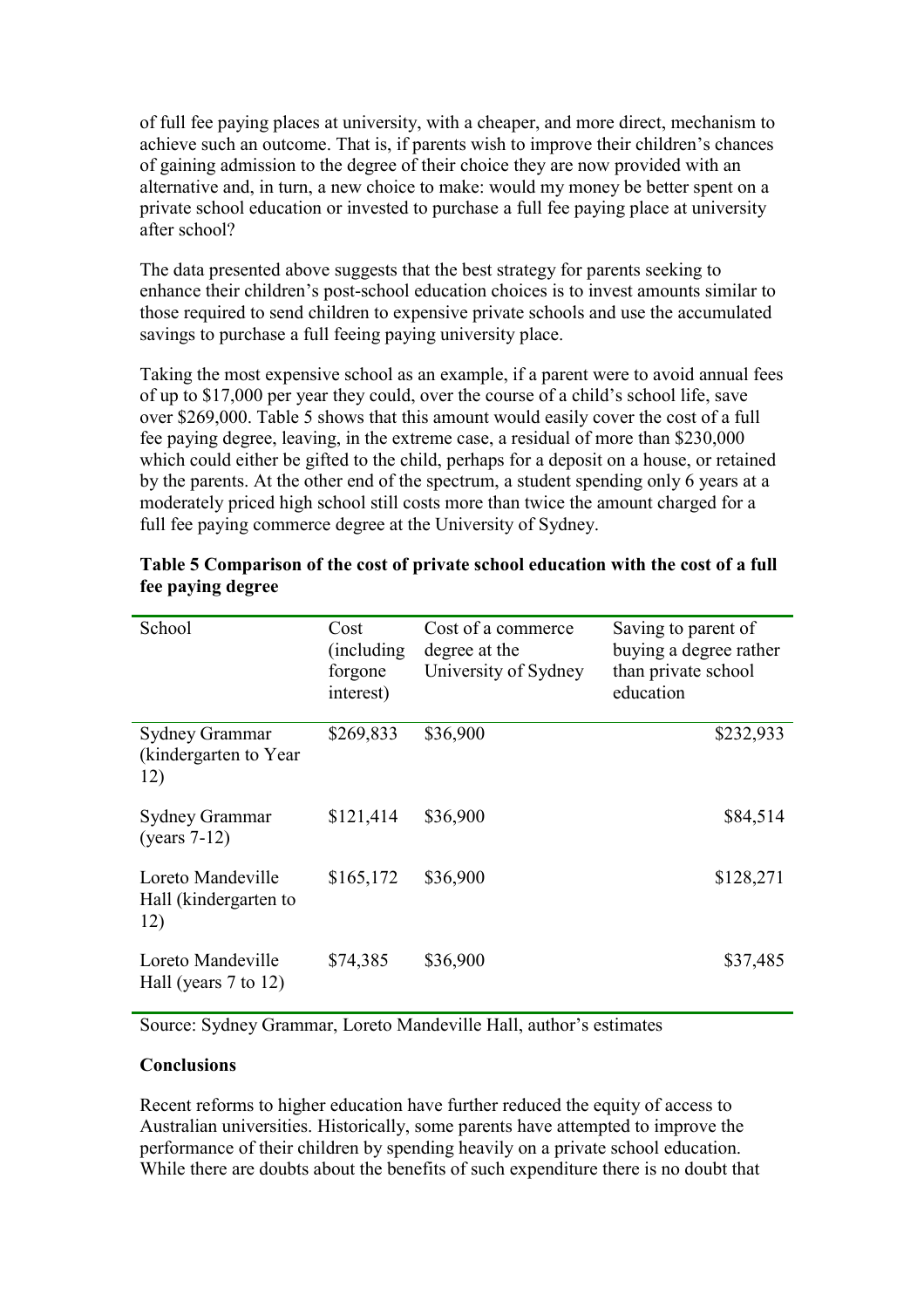parents can now improve the chances of their children gaining entrance to university by funding a full fee paying place.

Some parents may still prefer to send their children to private schools for reasons associated with prestige, discipline, or social contacts. These advantages, however, come at a high price when the educational benefits are considered.

While the ideal university system would be based on merit rather than capacity to pay, it is important for parents to realise that they no longer need to spend hundreds of thousands of dollars on an indirect attempt to improve their children's prospects of attending the university of their choice. Now that the Federal Government has provided a direct means to ensure such access there is a significantly reduced role for expensive private schooling.